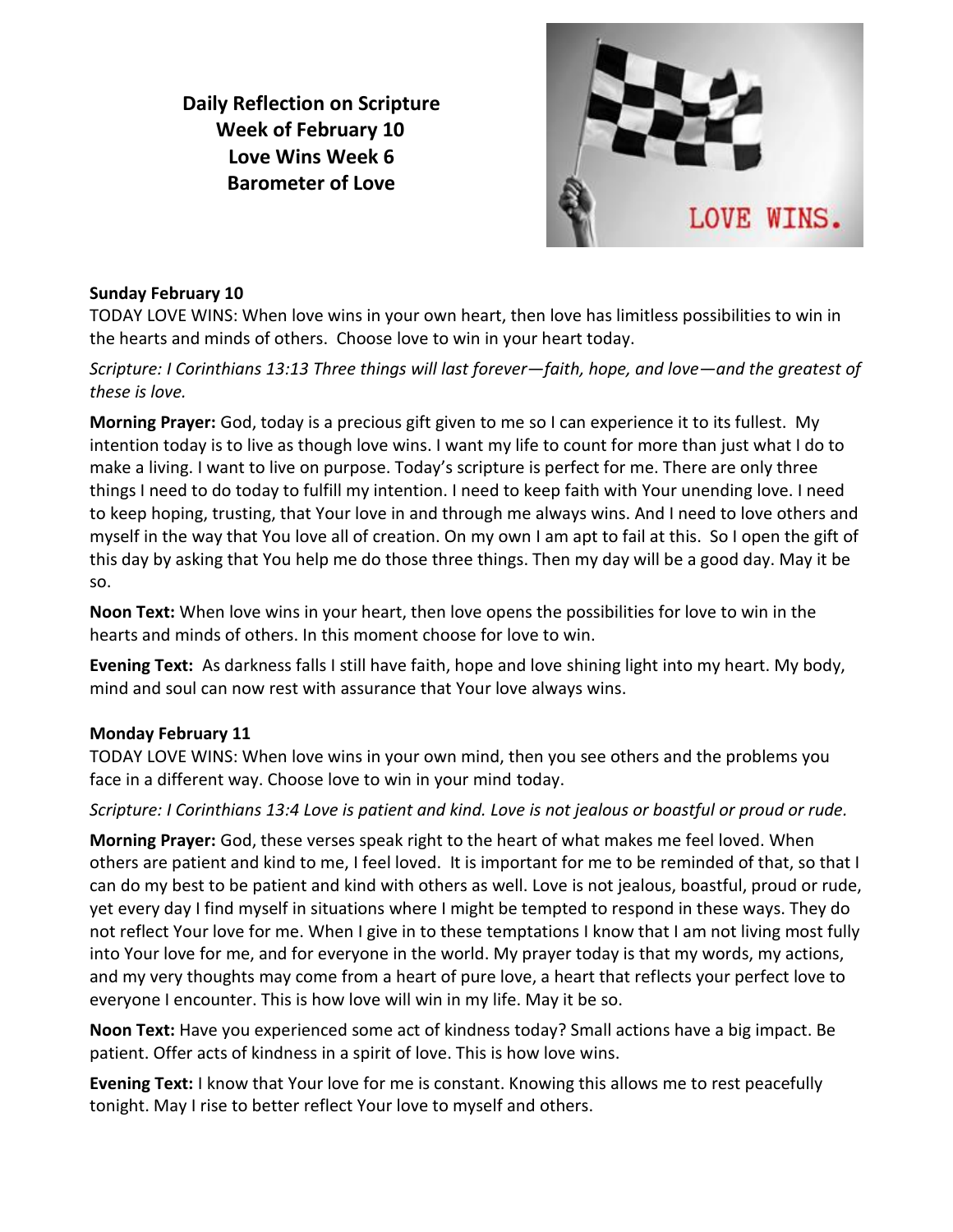## **Tuesday February 12**

TODAY LOVE WINS: When love is demonstrated through acts of service, then love has the ability to change acts of injustice to justice. This kind of love takes time, prayer, teaming with others, and hard work. Let it begin today through simple acts of service.

*Scripture: I Corinthians 13:5 Love does not demand its own way. It is not irritable, and it keeps no record of being wronged.*

**Morning Prayer:** God, all too often I find myself putting strings or conditions on my love. I sometimes have unspoken expectations when I extend love. Clearly this is not what You intend nor how You love. You love me without conditions. There is nothing I can do to cause You to love me less and nothing I can do to cause You to love me more. My prayer today is to be able to love as You do – without reservation, without conditions. May it be so.

**Noon Text:** How do you respond when you witness acts of injustice? How hard it is it to take action rather than look the other way. Acts of love can bring about change.

**Evening Text:** God, how much easier it is to rest when I can look back on a day where my focus was on how my words and actions reflected Your unconditional love to everyone.

### **Wednesday February 13**

TODAY LOVE WINS: Showing love is as simple as a smile, a hug, a prayer, or a kind word. Choose to simply love and notice the profound effects.

*Scripture: I Corinthians 13:6 Love does not rejoice about injustice but rejoices whenever the truth wins out.*

**Morning Prayer:** God Your words come when we need them most. Today more than ever, when injustice seems to be the word of the day, may Your truth prevail. May all see the power of Your words and even more so, the power of love in Your words. As Your second great commandment says "Love your neighbor as You love yourself." Love means I treat others as I want to be treated. In love there is only respect and kindness for one another. Lord help us all to be people of love. Help us to show the world what love looks like. From the schools, to our offices, to our neighborhoods, to our families, let Your love shine for all to see and maybe tomorrow love will be the word of the day. May it be so.

**Noon text:** Between now and bedtime, help those you encounter feel God's love through your words and actions. God's love flows through you today and every day.

**Evening Text:** As I shared Your love with others today in simple ways I was able to show the power of loving others simply. May Your everlasting love help me to rest well tonight.

#### **Thursday February 14**

TODAY LOVE WINS: Today we celebrate love. Begin by knowing how much you are totally and unconditionally loved by God. Read that sentence again. The love God has for you can empower you to be God's love with skin all day long. Love others as God loves you.

*Scripture: I Corinthians 13:7 Love never gives up, never loses faith, is always hopeful, and endures through every circumstance.*